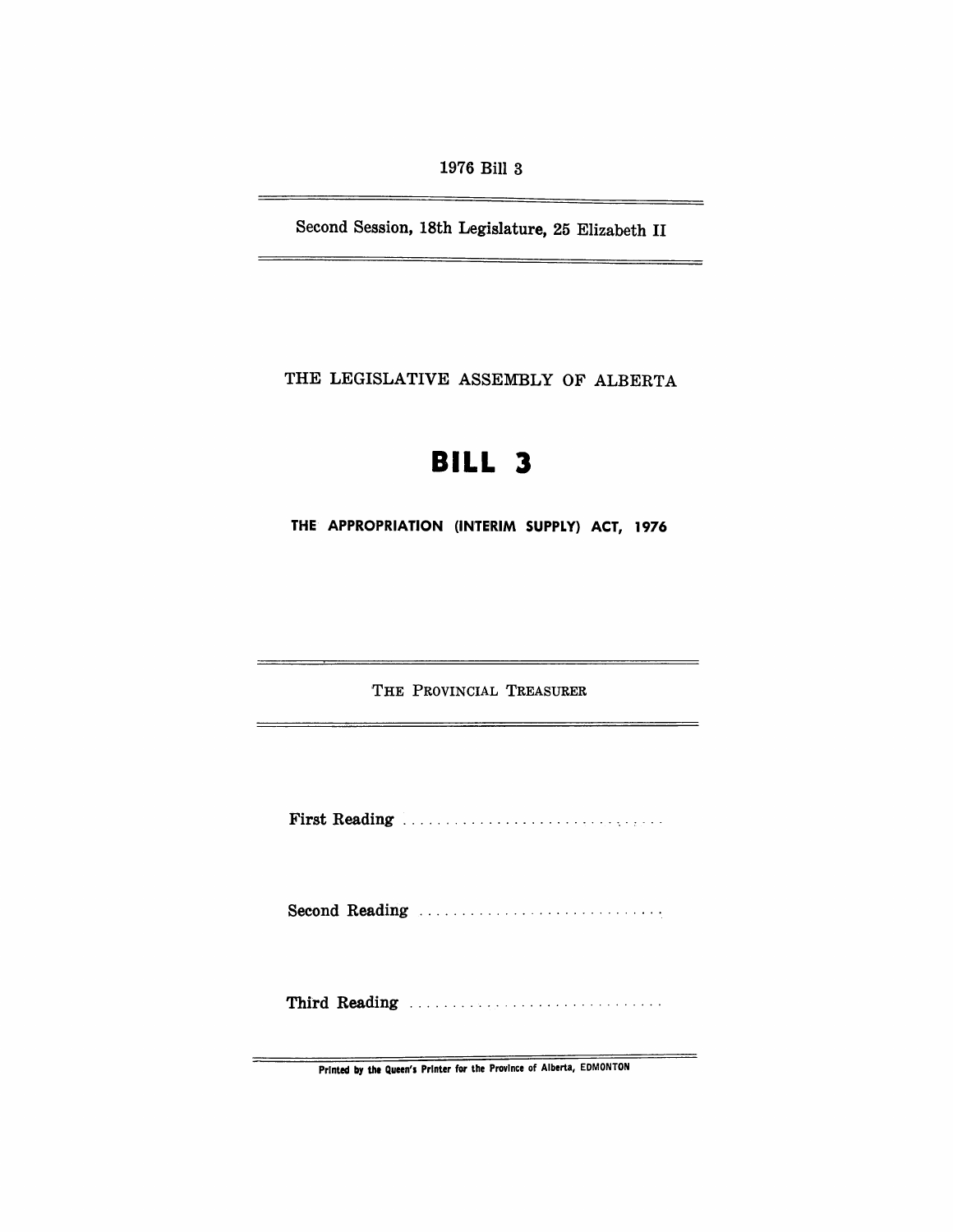## **BILL 3**

#### 1976

#### THE APPROPRIATION (INTERIM SUPPLY) ACT, 1976

#### *( Assented to* ,1976)

#### MOST GRACIOUS SOVEREIGN:

WHEREAS it appears by Messages from His Honour, Ralph G. Steinhauer, Lieutenant Governor of the Province of Alberta, and the Estimates accompanying the Messages, that the sums hereinafter mentioned are required to defray certain expenditures of the Public Service of Alberta not otherwise provided for during the fiscal year ending March 31, 1977, and for other purposes relating thereto:

MAY IT THEREFORE PLEASE YOUR MAJESTY that it be enacted and be it enacted by the Queen's Most Excellent Majesty, by and with the advice and consent of the Legislative Assembly of Alberta as follows:

1. From and out of the General Revenue Fund, there may be paid and applied a sum not exceeding \$1,037,772,356 towards defraying the several charges and expenses of the Public Service from April 1, 1976 to March 31, 1977, not otherwise provided for and being the aggregate of

- (a ) one-third of the amount of the programme, support service, and other votes set forth in the Estimates for the fiscal year ending March 31, 1977, except the VOTE FOR SALARY CONTINGENCY and those programme votes set forth in Schedule *"A"*  to this Act, all as laid before the Legislative Assembly at the present session of the Legislature, and
- (b) the amounts enumerated in Schedule "A" to this Act, being portions of the respective programme 'votes enumerated therein.

2. From and out of the General Revenue Fund, there may be paid and applied a sum not exceeding \$25,000,000 towards defraying the further expenditures of the Public Service from April 1, 1976 to March 31, 1977 not otherwise provided for as set forth in the Supplementary Estimate for the fiscal year ending March 31, 1977 as laid before the Legislative Assembly at the present session of the Legislature.

3. The due application of all moneys expended under this Act shall be accounted for.

4. This Act comes into force on the day upon which it is assented to.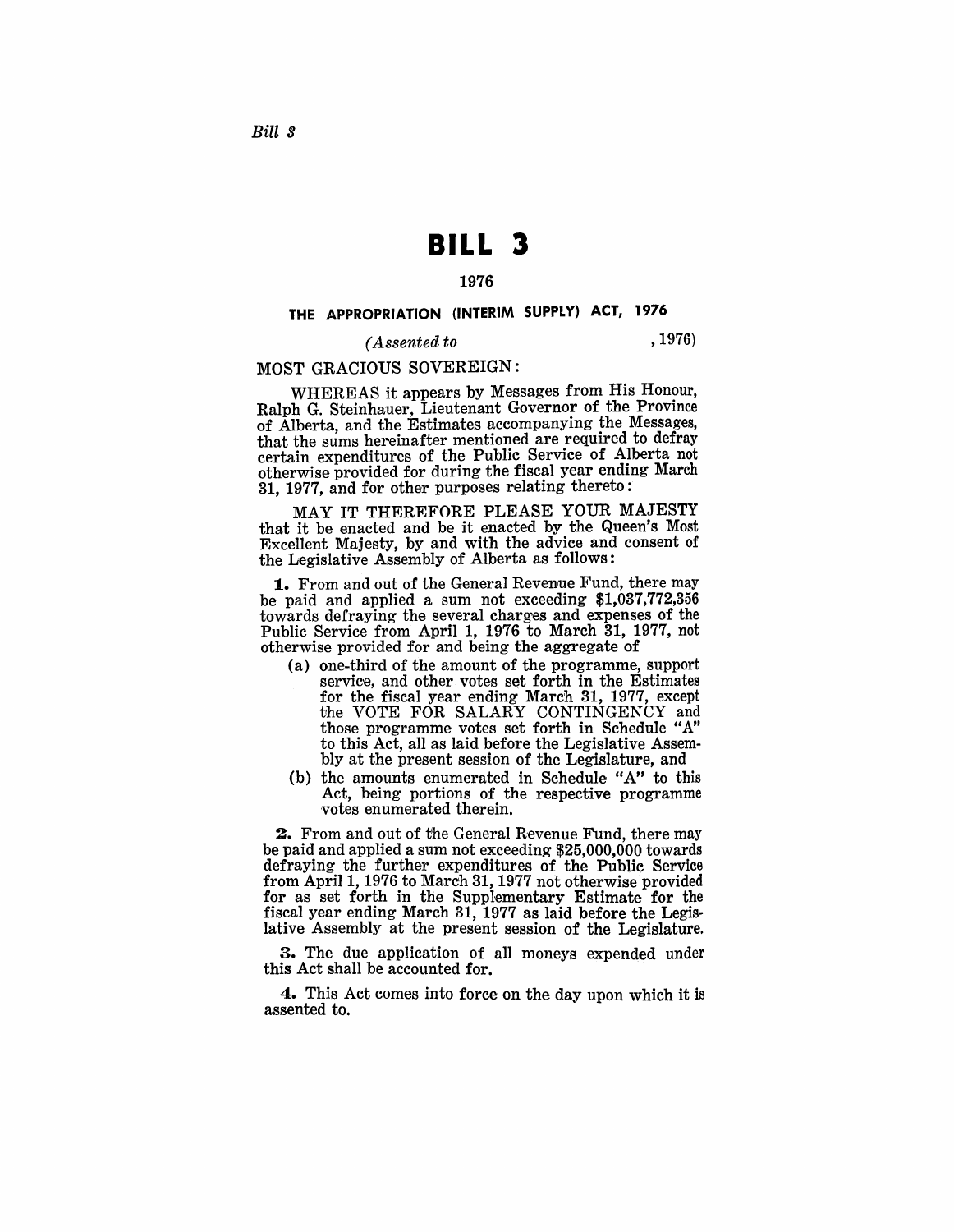**Explanatory Notes** 

**I.** Interim Appropriation.

2. Alberta Syncrude Equity.

**3.** Accountability.